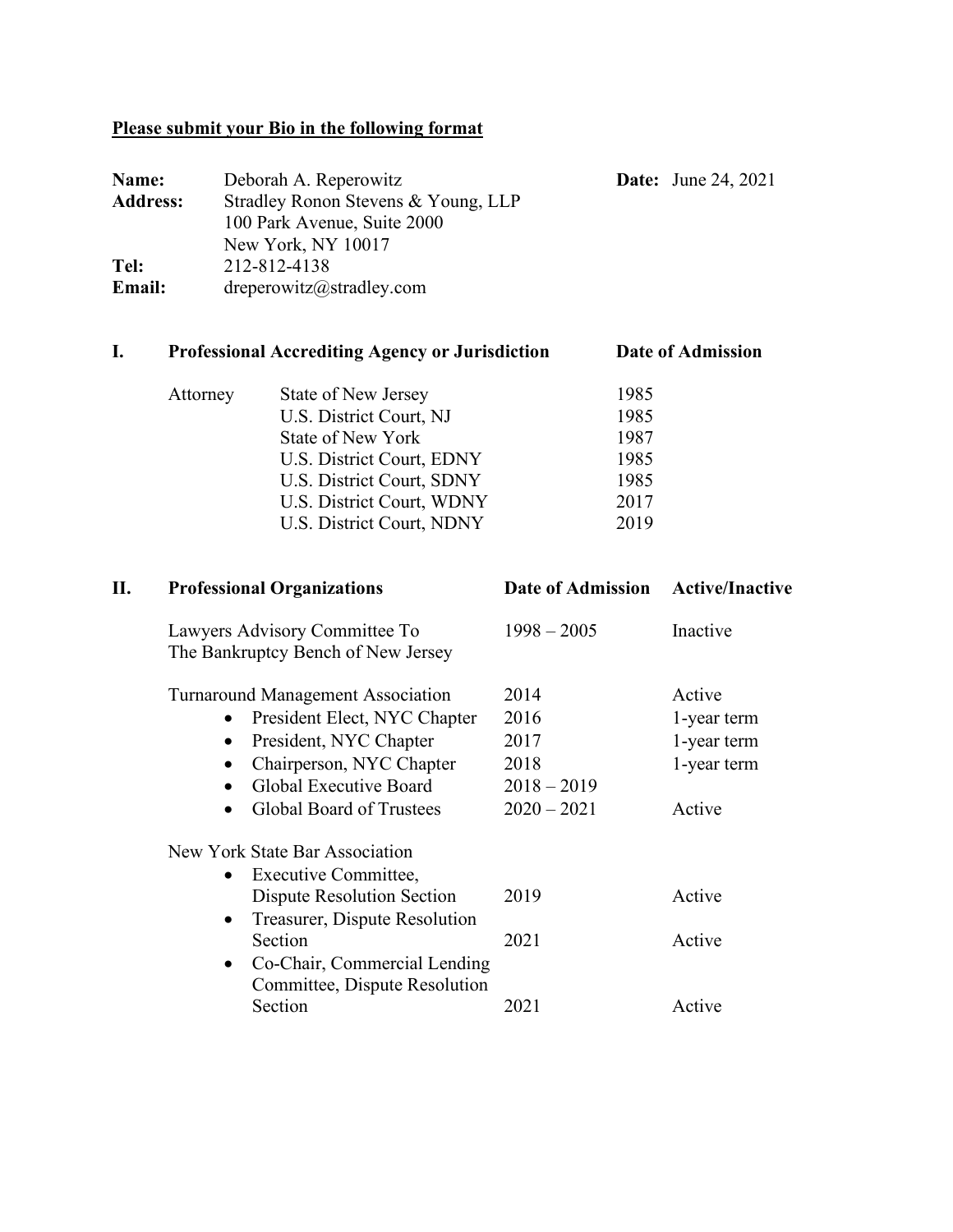| <b>CPR</b> International Institute for Conflict<br>Prevention and Resolution | 2019 | Active        |  |  |  |
|------------------------------------------------------------------------------|------|---------------|--|--|--|
| • Co-Chair Banking and Financial 2021<br><b>Services Committee</b>           |      | Active        |  |  |  |
| <b>American Arbitration Association</b>                                      |      |               |  |  |  |
| • Listed on the roster of mediators 2019                                     |      | Active        |  |  |  |
| • Listed on the roster of arbitrators 2019                                   |      | Active        |  |  |  |
| <b>American Bankruptcy Institute</b>                                         | 2016 | $\Lambda$ oti |  |  |  |

## **III. General professional experience:**

I combine years of experience as a senior officer at publicly traded companies with my law firm experience to facilitate pragmatic business-minded settlements of all types of bankruptcy and commercial disputes.

**Clerkship:** 1985-1986. Served as Law Clerk to the Honorable Rosemary Gambardella, former Chief Bankruptcy Judge for the District of New Jersey.

**Law Firms:** 1985-2006 and 2012-Present. Member of the bankruptcy, restructuring and creditors' rights groups in various law firms, including Reed Smith from 2000-2006 and Stradley Ronon from 2017-present. Represent debtors, creditors, committees, asset acquirers and others in out of court restructurings, as well as in all aspects of complex corporate bankruptcy cases. Serve as mediator or arbitrator in commercial bankruptcy and non-bankruptcy disputes.

#### **Senior Vice President and Chief Litigation Counsel at CIT Group Inc.:** 2006-2010.

Established and managed CIT's litigation and government investigations group, including developing litigation policies and strategies, overseeing outside counsel and representing the company at mediations and settlement meetings with adversaries and government officials in significant matters. Reported directly to board of directors and was actively involved in CIT's restructure, including its transition to a bank holding company.

#### **General Counsel to Fairholme Capital Management and Secretary to Fairholme Funds,**

**Inc.:** 2010-2011. Served as the General Counsel to Fairholme Capital Management, the financial advisor to managed accounts and three open-ended, non-diversified mutual funds traded on NASDAQ that had more than \$20 billion under management.

#### **IV. General pertinent experience:**

As counsel and a senior corporate officer, I have participated as an advocate, party representative or neutral in innumerable successful mediations and negotiated settlements involving private and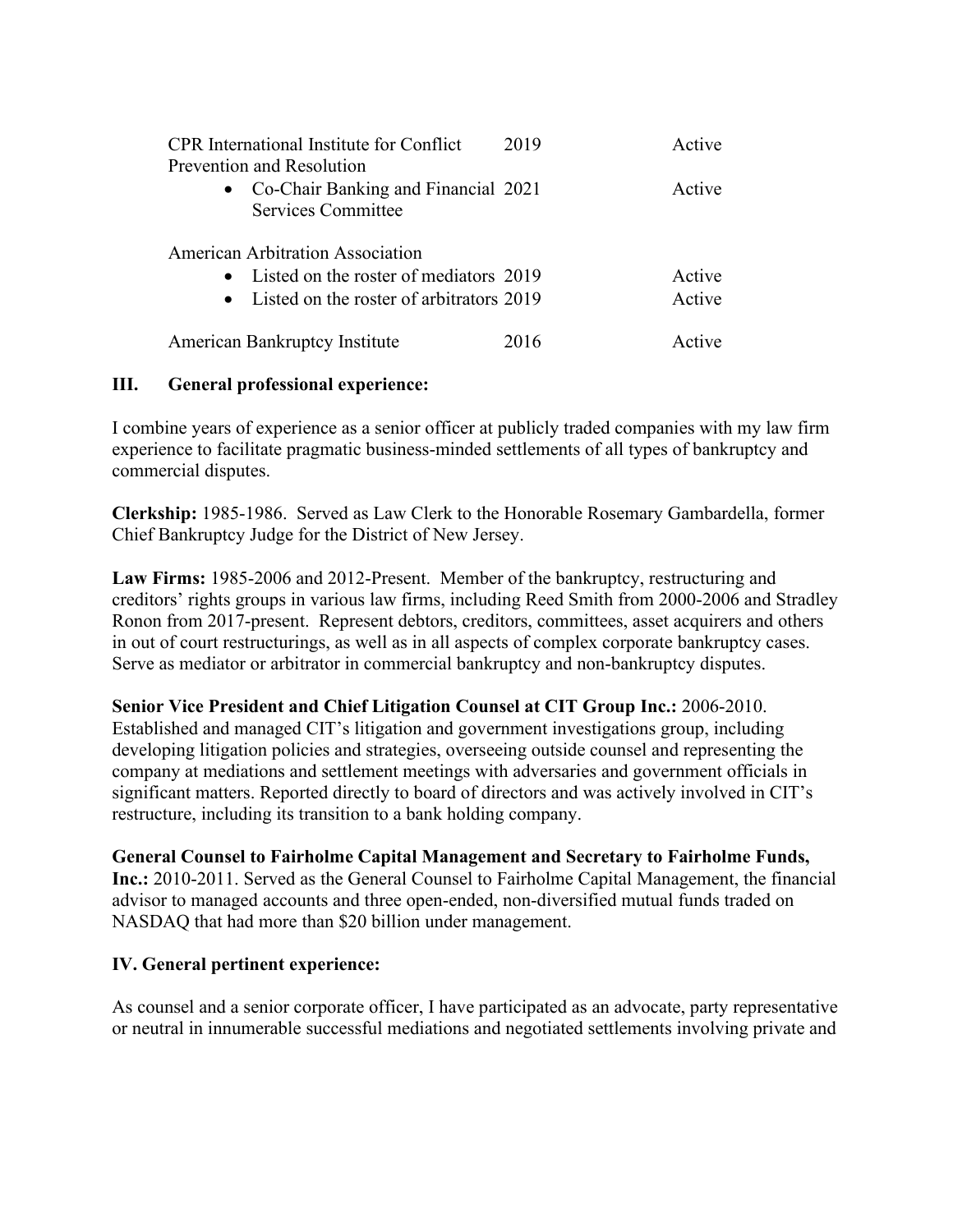governmental parties. I combine my legal k skills and business acumen to develop or facilitate creative, practical solutions once I have a thorough understanding of the parties and their positions and priorities. I have been involved in mediations in a broad range of bankruptcy and commercial disputes, including securities and derivative cases, class and mass actions, various state and federal government investigations, fraud, and "deepening insolvency" or "fueling the fraud type claims.

I have been a presenter on bankruptcy topics at national conferences hosted by the ABA Section of Business Law, the National Conference of Bankruptcy Judges, Turnaround Management Association, and the American Bankruptcy Institute. I also have been a presenter on litigation topics, including ADR, at conferences sponsored by Legal IQ, a division of IQPC and the Marcus Evans Chief Litigation Officer Summit.

# **V. Mediation training/experience:**

*Embracing Change: Dispute Resolution in Unprecedented Times*, sponsored by the New York State Bar Association, Dispute Resolution Section, October 2020.

*Cyber Security: A Shared Responsibility*, sponsored by the American Arbitration Association, July 2020.

*Learn to Mediate Online Training Program,* taught by Susan Guthrie, March 2020.

*ADR in the Boardroom and the Headlines: Not Fake News*, sponsored by the New York State Bar Association, January 2019

*Arbitration Fundamentals & Best Practices for New AAA Arbitrators*, American Arbitration Association, 2-day intensive training, sponsored by the American Arbitration Association, October 2018.

*Effective Mediation Advocacy: The Roles of Client and Counsel,* sponsored by CPR International Institute for Conflict Prevention & Resolution, April 2018

*Advanced Negotiation and Mediator Skills Training*, sponsored by the United States Bankruptcy Courts for the Southern and Eastern Districts of New York, September 2005.

*Advanced Mediation Skills and Creative Workshop*, sponsored by the United States Bankruptcy Courts for the Southern and Eastern Districts of New York, September 2005.

Significant appointments include: appointed to serve as one of three mediators in the bankruptcy case of Dewey & LeBoeuf; selected to serve as the mediator or arbitrator in more than 60 disputes arising in the Madoff liquidations; selected to serve as the mediator in several disputes arising in the Lehman Brothers case.